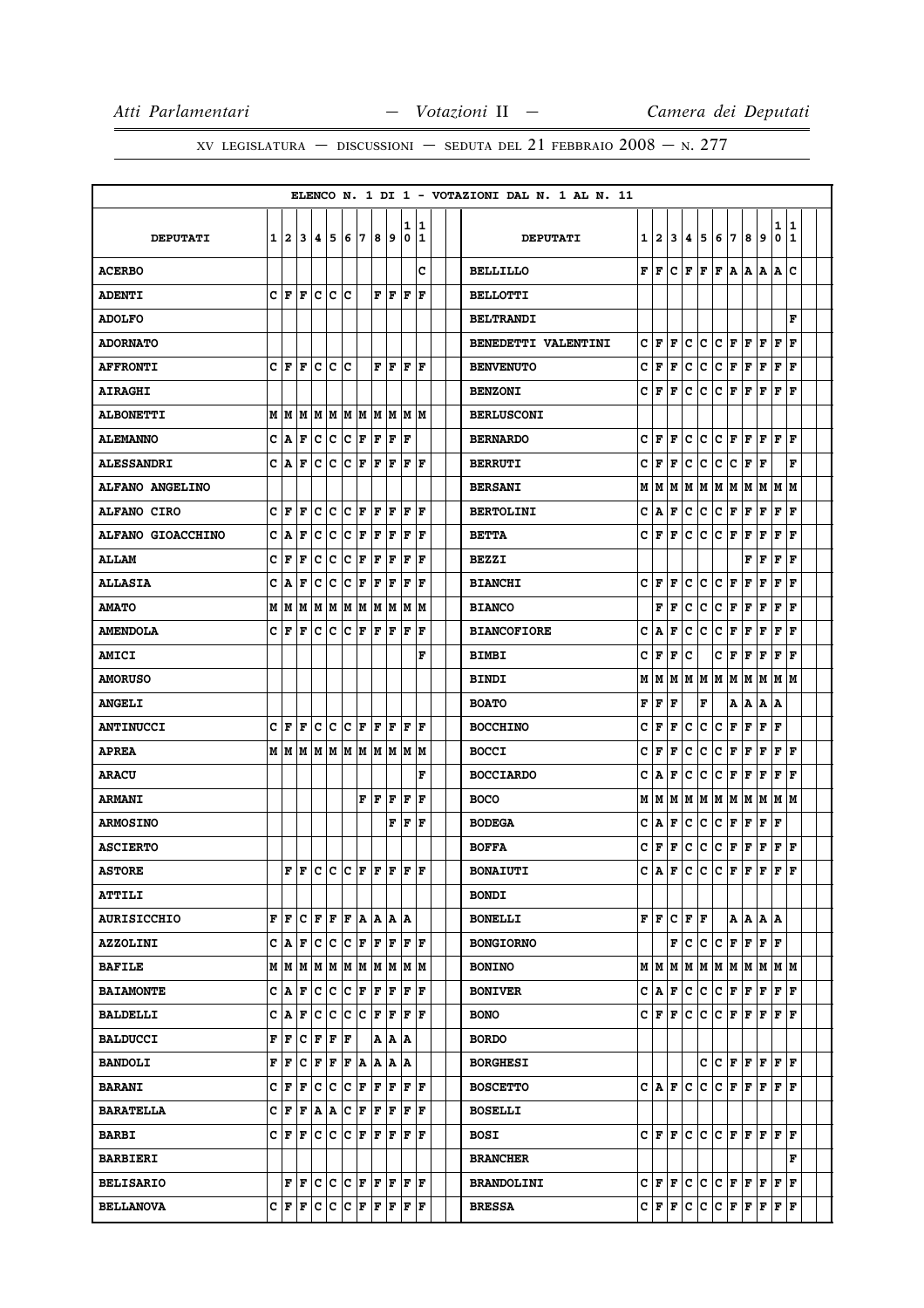|                            |   |                             |                                                                                                          |                       |             |             |                        |     |       |             |       |  | ELENCO N. 1 DI 1 - VOTAZIONI DAL N. 1 AL N. 11 |   |         |    |     |             |             |     |    |     |                                                                         |              |  |
|----------------------------|---|-----------------------------|----------------------------------------------------------------------------------------------------------|-----------------------|-------------|-------------|------------------------|-----|-------|-------------|-------|--|------------------------------------------------|---|---------|----|-----|-------------|-------------|-----|----|-----|-------------------------------------------------------------------------|--------------|--|
|                            |   |                             |                                                                                                          |                       |             |             |                        |     |       | 1           | 11    |  |                                                |   |         |    |     |             |             |     |    |     | 1                                                                       | 1            |  |
| <b>DEPUTATI</b>            |   | 1 2                         | 3                                                                                                        | 4                     | 5           | 6           | 7                      | 8   | 9     | 0           | 11    |  | <b>DEPUTATI</b>                                |   | 1 2     | 3  | 4   | 5           | 6           | 7   | 8  | 9   | 0                                                                       | $\mathbf{1}$ |  |
| <b>BRICOLO</b>             |   | C A                         | F                                                                                                        | c                     | c           | c.          | lc.                    | F   | F     | $\mathbf F$ | F     |  | <b>CASTIELLO</b>                               |   |         |    |     |             |             |     |    |     |                                                                         |              |  |
| <b>BRIGANDI'</b>           |   | C A                         | F                                                                                                        | c                     | c           | c           | F                      | F   | F     | F           | ΙF    |  | <b>CATANOSO</b>                                |   |         |    |     |             |             |     |    |     |                                                                         |              |  |
| <b>BRIGUGLIO</b>           |   |                             |                                                                                                          |                       |             |             |                        |     |       |             |       |  | <b>CATONE</b>                                  | c | ١A      | F  | lc. | c           | c           | F   | F  | l F | l F                                                                     | ΙF           |  |
| <b>BRUGGER</b>             |   | MM                          |                                                                                                          | M   M   M             |             |             | M M                    | lм  | lм    | М           | M     |  | <b>CECCACCI RUBINO</b>                         | c | F       | F  | c   | с           | c           | F   | F  | l F | F                                                                       | l F          |  |
| <b>BRUNO</b>               |   | M   M                       | M                                                                                                        |                       | MM          |             | M M                    |     | MM    | М           | lм    |  | CECCUZZI                                       |   |         |    |     |             |             |     |    |     |                                                                         |              |  |
| <b>BRUSCO</b>              | c | A                           | F                                                                                                        | c                     | $\mathbf C$ | c           | F                      | F   | F     | $\mathbf F$ | F     |  | <b>CENTO</b>                                   | M | M       | lм | lм  | M   M       |             | lм  | lм | lм  | MM                                                                      |              |  |
| <b>BUCCHINO</b>            |   | CF                          | F                                                                                                        | с                     | c           | c           | F                      | F   | F     | F           | F     |  | <b>CERONI</b>                                  |   | C∣F     | F  | lc. | c           | ١c          | A   | F  | l F | F                                                                       | ΙF           |  |
| <b>BUEMI</b>               |   |                             |                                                                                                          |                       |             |             |                        |     |       |             |       |  | <b>CESA</b>                                    |   |         |    |     |             |             |     |    |     |                                                                         | F            |  |
| <b>BUFFO</b>               |   |                             |                                                                                                          |                       |             |             |                        |     |       |             |       |  | <b>CESARIO</b>                                 | c | l F     | F  |     | c           | lc          | F   | F  | l F | F                                                                       | F            |  |
| <b>BUGLIO</b>              |   | CF                          | ΙF                                                                                                       |                       | c c         |             | $ {\bf C}  {\bf F} $   | lF. | ١F    | F           | ١F    |  | <b>CESARO</b>                                  | c |         | F  |     | c           |             | F   |    | F   |                                                                         | F            |  |
| <b>BUONFIGLIO</b>          |   |                             |                                                                                                          |                       |             |             |                        |     |       |             |       |  | <b>CESINI</b>                                  |   |         |    |     |             |             |     |    |     |                                                                         |              |  |
| <b>BUONTEMPO</b>           |   |                             | M   M   M                                                                                                |                       | MM          |             | M   M                  |     | M M   | м           | lм    |  | <b>CHIANALE</b>                                |   |         |    |     |             |             |     |    |     |                                                                         |              |  |
| <b>BURCHIELLARO</b>        | C | F                           | F                                                                                                        | c                     | C           | C           | F                      | F   | F     | $\mathbf F$ | F     |  | <b>CHIAROMONTE</b>                             | C | F       | F  | C   | C           | lc          | F   | F  | F   | F                                                                       | l F          |  |
| <b>BURGIO</b>              | F | F                           | c                                                                                                        | F                     | F           | F           | A                      | A   | A     | A           | c     |  | <b>CHICCHI</b>                                 | c | F       | F  | c   | c           | c           | F   | F  | l F | F                                                                       | ΙF           |  |
| <b>BURTONE</b>             | с | F                           | F                                                                                                        | c                     | c           | c           | F                      | F   | F     | $\mathbf F$ | ΙF    |  | <b>CHITI</b>                                   |   | MM      |    | M M | M           | M           | M   | M  | M   | M M                                                                     |              |  |
| <b>CACCIARI</b>            | F | F                           | c                                                                                                        | F                     | F           | F           | A                      | A   | A     | A           | c     |  | <b>CIALENTE</b>                                |   |         |    |     |             |             |     |    |     |                                                                         |              |  |
| <b>CALDAROLA</b>           |   | CF                          | F                                                                                                        | c                     | $\mathbf C$ | с           | F                      | F   | F     | F           | F     |  | <b>CICCHITTO</b>                               |   |         |    |     |             |             |     |    |     |                                                                         |              |  |
| <b>CALGARO</b>             |   |                             |                                                                                                          |                       |             |             |                        |     |       |             |       |  | CICCIOLI                                       |   | А       | F  | c   | c           | c           | F   | F  | l F | F                                                                       | ΙF           |  |
| <b>CALIGIURI</b>           |   |                             |                                                                                                          |                       |             |             |                        |     |       |             | F     |  | CICU                                           |   |         |    |     |             |             |     |    |     |                                                                         |              |  |
| <b>CAMPA</b>               |   |                             | F                                                                                                        | c                     | c           |             | $ {\bf C}  {\bf F} $   | F   | lF    | F           | ΙF    |  | <b>CIOCCHETTI</b>                              |   |         |    |     |             |             |     |    |     |                                                                         |              |  |
| <b>CANCRINI</b>            |   |                             |                                                                                                          |                       |             |             |                        |     |       |             | C     |  | <b>CIOFFI</b>                                  |   |         |    |     |             |             |     |    |     |                                                                         |              |  |
| <b>CANNAVO'</b>            |   | F A                         |                                                                                                          | C F F                 |             | F           | A                      |     | A   A | Α           | c     |  | <b>CIRIELLI</b>                                | c | ١A      | F  | c   | lc.         | c           | F   | F  | l F | lF.                                                                     | F            |  |
| <b>CAPARINI</b>            |   | C A                         | F                                                                                                        | с                     | $\mathbf C$ | c           | F                      | l F | F     | l F         | F     |  | CIRINO POMICINO                                |   |         |    |     |             |             |     |    |     |                                                                         |              |  |
| <b>CAPEZZONE</b>           |   |                             |                                                                                                          |                       |             |             |                        |     |       |             |       |  | CODURELLI                                      | c | F       | F  | c   | c           | c           | F   | F  | F   | F                                                                       | F            |  |
| <b>CAPITANIO SANTOLINI</b> |   |                             |                                                                                                          |                       |             |             |                        |     |       |             |       |  | <b>COGODI</b>                                  | F | F       | c  | F   | F           | $\mathbf F$ | A   | A  | A   | A                                                                       | c            |  |
| <b>CAPODICASA</b>          |   |                             |                                                                                                          |                       |             |             |                        |     |       |             |       |  | <b>COLASIO</b>                                 |   |         |    |     |             |             |     |    |     |                                                                         | F            |  |
| <b>CAPOTOSTI</b>           |   |                             |                                                                                                          |                       |             |             |                        |     |       |             |       |  | <b>COLUCCI</b>                                 |   |         |    |     |             |             |     |    |     |                                                                         |              |  |
| <b>CARBONELLA</b>          |   |                             |                                                                                                          |                       |             | C C C F F F |                        |     |       | lF.         | ١F    |  | <b>COMPAGNON</b>                               |   | C F F   |    | lc. | C C F F F F |             |     |    |     |                                                                         | ١F           |  |
| <b>CARDANO</b>             |   | FF                          |                                                                                                          | C F F F A A A A C     |             |             |                        |     |       |             |       |  | <b>CONSOLO</b>                                 |   |         |    |     |             |             |     |    |     |                                                                         | F            |  |
| <b>CARDINALE</b>           |   |                             | C F F                                                                                                    | c                     | с           | c           | F F                    |     |       | F           | F     |  | CONTE GIANFRANCO                               |   |         |    |     |             |             |     |    |     |                                                                         | F            |  |
| <b>CARFAGNA</b>            |   |                             |                                                                                                          |                       |             |             |                        |     |       |             |       |  | <b>CONTE GIORGIO</b>                           |   |         |    |     |             |             |     |    |     |                                                                         |              |  |
| <b>CARLUCCI</b>            |   | C F F                       |                                                                                                          | $\mathbf{C}$          | c           |             | CF                     | F   | ١F    | F           | F     |  | <b>CONTENTO</b>                                | c | ۱A      | F  | ١c  | c           | c           | F F |    | lF. | l F                                                                     | l F          |  |
| <b>CARRA</b>               |   | $C \mathbf{F}$ $\mathbf{F}$ |                                                                                                          | $\mathbf{C}$          | c           |             | $ {\bf C}\> {\bf F}\>$ | F F |       |             | F   F |  | CONTI GIULIO                                   |   | c A F C |    |     | c           | c           | F   | F  | F   | F                                                                       | ١F           |  |
| <b>CARTA</b>               |   |                             | $C$ $ F F $                                                                                              |                       |             | C C C F F F |                        |     |       |             | F F   |  | CONTI RICCARDO                                 |   | C A F C |    |     | C C F F     |             |     |    |     | F F F                                                                   |              |  |
| <b>CARUSO</b>              |   |                             |                                                                                                          |                       |             |             |                        |     |       |             | c     |  | <b>CORDONI</b>                                 |   |         |    |     |             |             |     |    |     |                                                                         |              |  |
| <b>CASERO</b>              |   |                             | $C \vert \mathbf{F} \vert \mathbf{F} \vert C \vert C \vert \mathbf{F} \vert \mathbf{F} \vert \mathbf{F}$ |                       |             |             |                        |     |       |             | F  F  |  | COSENTINO LIONELLO                             |   | C F F F |    |     |             |             |     |    |     | $ {\bf C}\, {\bf C}\, $ f $ {\bf F}\, $ f $ {\bf F}\, $ f $ {\bf F}\, $ |              |  |
| <b>CASINI</b>              |   |                             |                                                                                                          |                       |             |             |                        |     |       |             |       |  | COSENTINO NICOLA                               |   | F       |    | c   |             | A           |     | F  |     | F                                                                       |              |  |
| <b>CASSOLA</b>             |   |                             | ${\bf F}$ $\left  {\bf F} \right $                                                                       |                       |             |             | Α                      |     |       | F F         |       |  | <b>COSENZA</b>                                 |   |         | F  | c   | c.          |             |     |    |     | $ {\bf C}\, {\bf F}\, {\bf F}\, {\bf F}\, {\bf F}\, {\bf F} $           |              |  |
| <b>CASTAGNETTI</b>         |   | TT                          |                                                                                                          | T   T   T   T   T   T |             |             |                        |     | T     | т           | M     |  | <b>COSSIGA</b>                                 |   | C A     | F  | c   | c           | c           | F   | F  | F   | F                                                                       | F            |  |
| <b>CASTELLANI</b>          |   |                             | C  A  F  C  C  C  F                                                                                      |                       |             |             |                        | F F |       |             | F F   |  | <b>COSTA</b>                                   |   | C   A   | F  | c   | c           | c           | F   | F  | F   | F                                                                       | F            |  |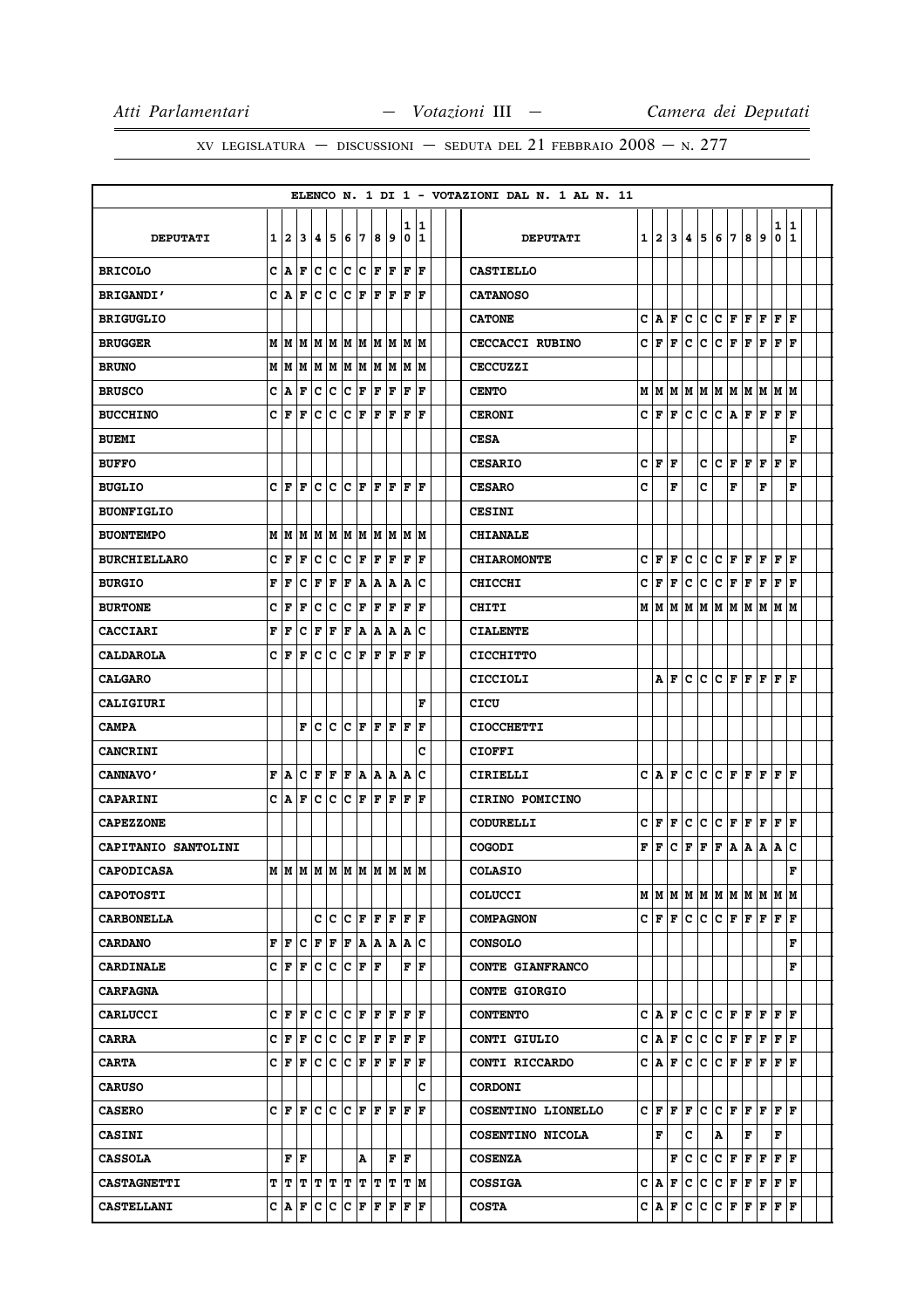|                     |          |              |                                                                                           |     |                    |                      |         |     |                     |    |                                                                                                                                                                                     |  | ELENCO N. 1 DI 1 - VOTAZIONI DAL N. 1 AL N. 11 |                |               |                |                |    |                                                                                                                                                             |              |       |                                                               |      |              |  |
|---------------------|----------|--------------|-------------------------------------------------------------------------------------------|-----|--------------------|----------------------|---------|-----|---------------------|----|-------------------------------------------------------------------------------------------------------------------------------------------------------------------------------------|--|------------------------------------------------|----------------|---------------|----------------|----------------|----|-------------------------------------------------------------------------------------------------------------------------------------------------------------|--------------|-------|---------------------------------------------------------------|------|--------------|--|
|                     |          |              |                                                                                           |     |                    |                      |         |     |                     |    | 1 1                                                                                                                                                                                 |  |                                                |                |               |                |                |    |                                                                                                                                                             |              |       |                                                               | 1    | 1            |  |
| <b>DEPUTATI</b>     | $1 \mid$ | $\mathbf{2}$ |                                                                                           | 3 4 | 5                  | 16                   | 17      | 8   | و١                  | 0  | 11                                                                                                                                                                                  |  | <b>DEPUTATI</b>                                | 1 <sup>1</sup> | 2             | 3 <sup>1</sup> | 4 <sup>1</sup> | 5  | 6                                                                                                                                                           | 7            | 8     | 9                                                             | 0    | $\mathbf{1}$ |  |
| <b>COSTANTINI</b>   |          |              | $\mathbf{F} \mathbf{F} \mathbf{C} \mathbf{C} \mathbf{C} \mathbf{F} \mathbf{F} \mathbf{F}$ |     |                    |                      |         |     |                     | F  | ١F                                                                                                                                                                                  |  | DI CAGNO ABBRESCIA                             |                | CF            | F              | c              | c  |                                                                                                                                                             |              |       | $C$ $F$ $F$ $F$ $F$                                           |      | F            |  |
| <b>COTA</b>         |          | C A          | F                                                                                         |     | C C C F F F        |                      |         |     |                     | ΙF | ١F                                                                                                                                                                                  |  | DI CENTA                                       |                |               |                |                |    |                                                                                                                                                             |              |       |                                                               | F    | F            |  |
| <b>CRAPOLICCHIO</b> |          | F F          |                                                                                           | C F | F                  | F                    |         |     | A A A               |    | ١c                                                                                                                                                                                  |  | <b>DI GIOIA</b>                                |                | C F           | F              | c              | c  | c                                                                                                                                                           | F F          |       | F                                                             | F    |              |  |
| <b>CRAXI</b>        |          |              |                                                                                           |     |                    |                      |         |     |                     |    | F                                                                                                                                                                                   |  | DI GIROLAMO                                    |                |               |                |                |    |                                                                                                                                                             |              |       |                                                               |      |              |  |
| <b>CREMA</b>        |          | CF           | lF.                                                                                       |     |                    |                      |         |     |                     | ١F | F                                                                                                                                                                                   |  | <b>DILIBERTO</b>                               | F              | F             | c              | F              | F  | F A                                                                                                                                                         |              | А     | А                                                             | А    | c            |  |
| CRIMI               |          |              |                                                                                           |     |                    |                      |         |     |                     |    | F                                                                                                                                                                                   |  | <b>DIOGUARDI</b>                               | F              | F             | c              | F              | F  |                                                                                                                                                             |              |       | F A A A A                                                     |      | c            |  |
| <b>CRISAFULLI</b>   |          | CF           | l F                                                                                       | c   | c                  | $ {\bf C}  {\bf F} $ |         | ١F  | ١F                  | F  | F                                                                                                                                                                                   |  | <b>DIONISI</b>                                 |                |               |                |                |    |                                                                                                                                                             |              |       |                                                               |      |              |  |
| <b>CRISCI</b>       |          | CF           | F                                                                                         | c   | $\bar{\mathbf{C}}$ | $ {\bf C}  {\bf F} $ |         | F F |                     | F  | ١F                                                                                                                                                                                  |  | <b>DI PIETRO</b>                               |                | M   M         |                |                |    | M   M   M   M   M   M   M   M                                                                                                                               |              |       |                                                               |      |              |  |
| <b>CROSETTO</b>     | c        |              | F                                                                                         | с   | c                  | $ {\bf C}  {\bf F} $ |         | F   | F                   | F  | lF                                                                                                                                                                                  |  | D'IPPOLITO VITALE                              |                | F             | F              | c              | c  | C F                                                                                                                                                         |              |       | ${\bf F} \parallel {\bf F} \parallel$                         | F    |              |  |
| <b>CUPERLO</b>      |          | CF           | F                                                                                         | с   | c                  | Ιc                   | F       | F   | F                   | F  | F                                                                                                                                                                                   |  | DI SALVO                                       |                | MIM           | м              | м              |    | MMM                                                                                                                                                         |              | M     | IМ                                                            | M M  |              |  |
| "AGRO מ             |          | C A          | F                                                                                         |     | C C C F F F        |                      |         |     |                     |    | F  F                                                                                                                                                                                |  | DI VIRGILIO                                    | с              | F             | F              | с              | с  | C F                                                                                                                                                         |              | F F   |                                                               | F F  |              |  |
| <b>D'ALEMA</b>      |          | M   M        | М                                                                                         |     |                    |                      |         |     |                     |    | M  M  M  M  M  M  M  M                                                                                                                                                              |  | <b>DONADI</b>                                  | М              | М             | м              | М              | М  | М                                                                                                                                                           | M            | М     | M                                                             | м    | lМ           |  |
| D'ALIA              |          | F            |                                                                                           | c   |                    | c                    |         | F   |                     |    | F  F                                                                                                                                                                                |  | <b>DOZZO</b>                                   |                | C A           | F              | с              | с  | с                                                                                                                                                           |              |       | F   F   F   F                                                 |      |              |  |
| <b>D'AMBROSIO</b>   | c        | l F          | F                                                                                         |     | c c                | $ {\bf C}  {\bf F} $ |         | ١F  |                     |    |                                                                                                                                                                                     |  | <b>DRAGO</b>                                   |                |               |                |                |    |                                                                                                                                                             |              |       |                                                               |      |              |  |
| <b>DAMIANO</b>      |          | MM           |                                                                                           |     |                    |                      |         |     |                     |    | M  M  M  M  M  M  M  M  M                                                                                                                                                           |  | DUILIO                                         |                | мIм           | M              | c              | с  | c                                                                                                                                                           | F            | F     | F                                                             | F    | F            |  |
| <b>D'ANTONA</b>     |          |              |                                                                                           |     |                    |                      |         |     |                     |    |                                                                                                                                                                                     |  | <b>D'ULIZIA</b>                                |                |               |                |                | c  | c                                                                                                                                                           | F            | F     | F                                                             | F    | ١F           |  |
| <b>D'ANTONI</b>     |          |              |                                                                                           |     |                    |                      |         |     |                     |    |                                                                                                                                                                                     |  | <b>DURANTI</b>                                 | F              | F             | с              | F              | F  | F                                                                                                                                                           | А            | А     | A                                                             | A    | c            |  |
| <b>DATO</b>         |          |              |                                                                                           |     |                    |                      |         |     |                     |    | F                                                                                                                                                                                   |  | <b>DUSSIN</b>                                  | с              | Α             | F              | с              | с  | с                                                                                                                                                           | F            | F     | F                                                             | F F  |              |  |
| DE ANGELIS          | F        | ١F           | c                                                                                         | F   | F                  | F                    |         |     | A  A  A  A          |    | c                                                                                                                                                                                   |  | <b>EVANGELISTI</b>                             | с              | F             | F              | с              | с  | с                                                                                                                                                           | F            | F     | F                                                             | F    | F            |  |
| DE BIASI            |          | CF           | F                                                                                         | c c |                    |                      | C F F F |     |                     | F  | ١F                                                                                                                                                                                  |  | <b>FABBRI</b>                                  | с              | F             | F              | с              | c  | c                                                                                                                                                           | $\mathbf{F}$ | F     | F                                                             | F    | F            |  |
| <b>DE BRASI</b>     | c        | F            | F                                                                                         |     | c                  | Ιc                   | ΙF      | F   | F                   | lF | ١F                                                                                                                                                                                  |  | <b>FABRIS</b>                                  | М              | М             | М              | М              | M  | M  M                                                                                                                                                        |              | M   M |                                                               | M  M |              |  |
| DE CASTRO           |          | M   M        | M                                                                                         |     |                    |                      |         |     |                     |    | M  M  M  M  M  M  M  M                                                                                                                                                              |  | <b>FADDA</b>                                   | с              | F             | F              | c              | с  | c                                                                                                                                                           | F            | F     | F                                                             | F    | F            |  |
| DE CORATO           |          | CF           | F                                                                                         |     |                    |                      |         |     | C  C  C  F  F  F  F |    | ١F                                                                                                                                                                                  |  | <b>FALLICA</b>                                 | М              | M             |                |                |    | M  M  M  M  M  M  M  M  M                                                                                                                                   |              |       |                                                               |      |              |  |
| DE CRISTOFARO       |          | F F          |                                                                                           | CF  | F                  | F                    |         |     | A  A  A  A          |    | Ιc                                                                                                                                                                                  |  | <b>FALOMI</b>                                  | F              | F             | c              | F              | F  | F                                                                                                                                                           | Α            | Α     | A                                                             | A    | c            |  |
| <b>DEIANA</b>       |          |              |                                                                                           |     |                    |                      |         |     |                     |    | c                                                                                                                                                                                   |  | <b>FARINA DANIELE</b>                          | F              | F             | с              | F              | F  | F                                                                                                                                                           | A            | Α     | А                                                             | Α    | c            |  |
| DE LAURENTIIS       |          |              |                                                                                           |     |                    |                      |         |     |                     |    | F                                                                                                                                                                                   |  | <b>FARINA GIANNI</b>                           | c              | lF.           | F              | c              | c  | $\mathbf c$                                                                                                                                                 | F            | F     | F                                                             | F    | F            |  |
| <b>DELBONO</b>      |          |              |                                                                                           |     |                    |                      |         |     |                     |    |                                                                                                                                                                                     |  | <b>FARINONE</b>                                |                |               |                |                |    | $\begin{array}{c c c c c c c c c c c c c c c} \hline \end{array}$                                                                                           |              |       |                                                               |      |              |  |
| DEL BUE             |          |              |                                                                                           |     |                    |                      |         |     |                     |    | F                                                                                                                                                                                   |  | <b>FASCIANI</b>                                |                |               |                |                |    | $C \vert \mathbf{F} \vert \mathbf{F} \vert C \vert C \vert \mathbf{F} \vert \mathbf{F} \vert \mathbf{F} \vert \mathbf{F} \vert \mathbf{F} \vert \mathbf{F}$ |              |       |                                                               |      |              |  |
| <b>DELFINO</b>      |          |              |                                                                                           |     |                    |                      |         |     |                     |    | $\mathbf{F} \left[ \mathbf{C} \left  \mathbf{C} \left  \mathbf{F} \left  \mathbf{F} \left  \mathbf{F} \left  \mathbf{F} \right. \right. \right. \right  \mathbf{F} \right. \right]$ |  | <b>FASOLINO</b>                                |                |               |                |                |    | $C \vert \mathbf{F} \vert \mathbf{F} \vert \mathbf{F} \vert C \vert C \vert \mathbf{F} \vert \mathbf{F} \vert \mathbf{F} \vert \mathbf{F} \vert \mathbf{F}$ |              |       |                                                               |      |              |  |
| <b>D'ELIA</b>       |          |              |                                                                                           |     |                    |                      |         |     |                     |    | $C \vert F \vert F \vert C \vert C \vert F \vert F \vert F \vert F \vert F \vert F$                                                                                                 |  | <b>FASSINO</b>                                 |                |               |                |                |    |                                                                                                                                                             |              |       |                                                               |      | F            |  |
| DELLA VEDOVA        |          |              |                                                                                           |     |                    |                      |         |     |                     |    |                                                                                                                                                                                     |  | FAVA                                           |                | C IA          | F              | c              |    | $ {\bf C}\, {\bf C}\, $ f $ {\bf F}\, {\bf F}\, $ f $ {\bf F}\, $                                                                                           |              |       |                                                               |      |              |  |
| <b>DELL'ELCE</b>    |          |              |                                                                                           |     |                    |                      |         |     |                     |    | F                                                                                                                                                                                   |  | <b>FEDELE</b>                                  |                |               |                |                |    | A F C C C F F F F F F                                                                                                                                       |              |       |                                                               |      |              |  |
| <b>DEL MESE</b>     |          |              |                                                                                           |     |                    |                      |         |     |                     |    |                                                                                                                                                                                     |  | <b>FEDI</b>                                    |                | C F F         |                | c              | c. |                                                                                                                                                             |              |       | $ {\bf C}\, {\bf F}\, {\bf F}\, {\bf F}\, {\bf F}\, {\bf F} $ |      |              |  |
| <b>D'ELPIDIO</b>    |          |              |                                                                                           |     |                    |                      |         |     |                     |    | $C  F F  C  C  C  A  F  F  F  F$                                                                                                                                                    |  | <b>FERRARA</b>                                 |                |               |                |                |    |                                                                                                                                                             |              |       |                                                               |      | c            |  |
| DE LUCA FRANCESCO   |          |              |                                                                                           |     |                    |                      |         |     |                     |    | $C  A  F  C  C  C  F  F  F  F  F  F$                                                                                                                                                |  | <b>FERRARI</b>                                 |                |               |                |                |    | $\begin{array}{c c c c c c c c c c c c c c}\n\hline\n\end{array}$                                                                                           |              |       |                                                               |      | $\mathbf F$  |  |
| DE LUCA VINCENZO    |          |              |                                                                                           |     |                    |                      |         |     |                     |    |                                                                                                                                                                                     |  | <b>FERRIGNO</b>                                |                |               |                |                |    |                                                                                                                                                             |              |       |                                                               |      | F            |  |
| <b>DE MITA</b>      |          |              |                                                                                           |     |                    |                      |         |     |                     |    | $C \vert \mathbf{F} \vert \mathbf{F} \vert C \vert C \vert \mathbf{F} \vert \mathbf{F} \vert \mathbf{F} \vert \mathbf{F} \vert \mathbf{F} \vert \mathbf{F}$                         |  | <b>FIANO</b>                                   |                |               |                |                |    | $C F F C C C F F F F F F F$                                                                                                                                 |              |       |                                                               |      |              |  |
| DE PICCOLI          |          |              |                                                                                           |     |                    |                      |         |     |                     |    |                                                                                                                                                                                     |  | <b>FILIPPESCHI</b>                             |                | $C$ $ F $ $F$ |                | c              | c. |                                                                                                                                                             |              |       | $C$ $F$ $F$ $F$ $F$ $F$                                       |      |              |  |
| <b>DE SIMONE</b>    |          |              |                                                                                           |     |                    |                      |         |     |                     |    |                                                                                                                                                                                     |  | <b>FILIPPI</b>                                 |                |               |                |                |    |                                                                                                                                                             |              |       |                                                               |      |              |  |
| DE ZULUETA          |          |              |                                                                                           |     |                    |                      |         |     |                     |    |                                                                                                                                                                                     |  | FILIPPONIO TATARELLA                           |                |               |                |                |    |                                                                                                                                                             |              |       |                                                               |      |              |  |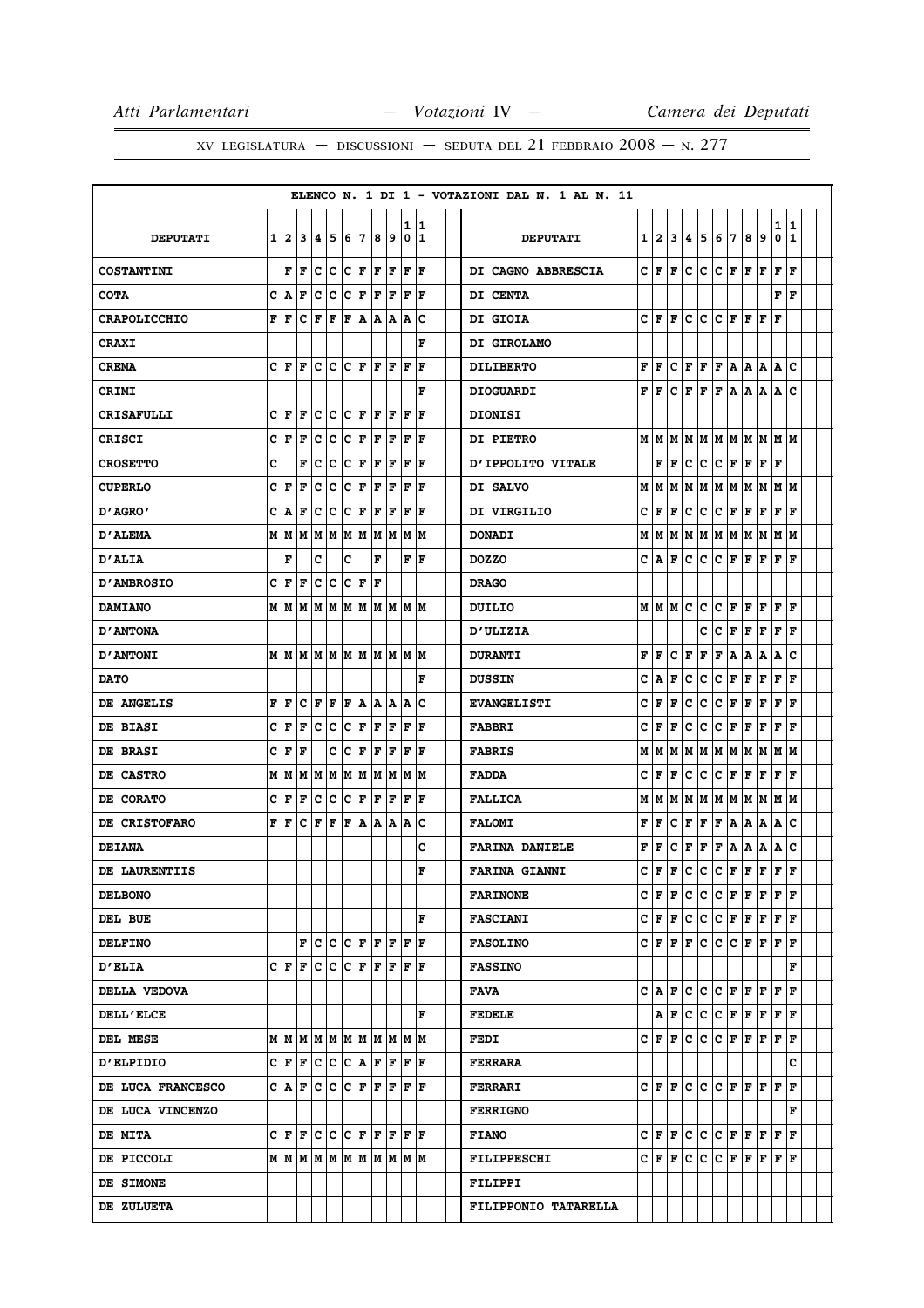|                             |                |       |                     |                              |                        |    |                              |       |    |     |                                                                                     |  | ELENCO N. 1 DI 1 - VOTAZIONI DAL N. 1 AL N. 11 |   |                           |    |   |                                       |     |                       |              |                                       |              |              |  |
|-----------------------------|----------------|-------|---------------------|------------------------------|------------------------|----|------------------------------|-------|----|-----|-------------------------------------------------------------------------------------|--|------------------------------------------------|---|---------------------------|----|---|---------------------------------------|-----|-----------------------|--------------|---------------------------------------|--------------|--------------|--|
|                             |                |       |                     |                              |                        |    |                              |       |    | 1   | 11                                                                                  |  |                                                |   |                           |    |   |                                       |     |                       |              |                                       | 1            | 1            |  |
| <b>DEPUTATI</b>             | 1 <sup>1</sup> | 2     | 3                   | 4                            | 5                      | 16 | 7                            | 8     | 9  | 0   | 11                                                                                  |  | <b>DEPUTATI</b>                                | 1 | 2                         | 3  | 4 | 5                                     | 6   | 7                     | 8            | 9                                     | 0            | 1            |  |
| <b>FINCATO</b>              |                | CF    | F                   |                              | C C C F                |    |                              | F  F  |    | F   | lF                                                                                  |  | <b>GAROFANI</b>                                | c | F                         | F  | c | c                                     | c   | F                     | F            | F                                     | F            | F            |  |
| FINI GIANFRANCO             |                |       |                     |                              |                        |    |                              |       |    |     |                                                                                     |  | <b>GASPARRI</b>                                | М | М                         | М  | М | M                                     |     | MMMM                  |              |                                       | MM           |              |  |
| <b>FINI GIUSEPPE</b>        |                | C A   | F                   | c                            | $\overline{c}$         |    | $ {\tt C} \,  $ ${\tt F} \,$ | IF IF |    | F   | ١F                                                                                  |  | <b>GELMINI</b>                                 | с | F                         | F  | c | с                                     | c   | F                     | F            | F                                     | F            | F            |  |
| <b>FIORIO</b>               |                | C F   | F                   |                              |                        |    |                              |       |    | F   | ١F                                                                                  |  | <b>GENTILI</b>                                 | c | F                         | F  | c | с                                     | c   | F                     | F            | F                                     | F            | F            |  |
| <b>FIORONI</b>              |                |       |                     |                              |                        |    |                              |       |    |     |                                                                                     |  | <b>GENTILONI SILVERI</b>                       | М | lМ                        | M  |   |                                       |     |                       |              | M M M M M M M M                       |              |              |  |
| <b>FISTAROL</b>             |                | CF    | F                   |                              | C C C F F F F          |    |                              |       |    |     |                                                                                     |  | <b>GERMANA'</b>                                | с | F                         | F  | с | с                                     | c   | F                     | F            | F                                     | F            | ΙF           |  |
| <b>FITTO</b>                |                | C IA  | F                   | с                            |                        |    | C C F F                      |       | ١F | ١F  | ١F                                                                                  |  | <b>GERMONTANI</b>                              | c | А                         | F  | с | с                                     | с   | F                     | F            | F                                     | F            | F            |  |
| <b>FLORESTA</b>             |                |       |                     |                              |                        |    |                              |       |    | F   | ١F                                                                                  |  | <b>GHIZZONI</b>                                | с | F                         | F  | c | с                                     | с   | Г                     | F            | F                                     | F            | ΙF           |  |
| <b>FLUVI</b>                |                | CF    | F                   | c                            | lc.                    |    | $ {\bf C}  {\bf F} $         | ١F    | F  | F   | l F                                                                                 |  | <b>GIACHETTI</b>                               | c | F                         | F  | c | c                                     | c   | F                     | F            | F                                     | F            | F            |  |
| FOGLIARDI                   |                | CF    | ١F                  |                              |                        |    |                              |       |    | ١F  | ١F                                                                                  |  | <b>GIACOMELLI</b>                              |   |                           |    |   |                                       |     |                       |              |                                       |              |              |  |
| <b>FOLENA</b>               |                | M   M |                     |                              |                        |    |                              |       |    |     | M  M  M  M  M  M  M  M  M                                                           |  | <b>GIACOMONI</b>                               | с | A                         | F  | c | с                                     | c   | F                     | F            | F                                     | F            | F            |  |
| <b>FONTANA CINZIA MARIA</b> |                | CIF   | F                   | c                            | C                      |    | C F F F                      |       |    | ١F  | l F                                                                                 |  | GIBELLI                                        | c | A                         | F  | c | c                                     | c   | F                     | F            | F                                     | F            | F            |  |
| FONTANA GREGORIO            |                |       |                     |                              |                        |    |                              |       |    |     | F                                                                                   |  | <b>GIORDANO</b>                                |   |                           |    |   |                                       |     |                       |              |                                       |              |              |  |
| <b>FORGIONE</b>             |                | M   M |                     |                              | M  M  M  M  M  M  M  M |    |                              |       |    |     | lМ                                                                                  |  | GIORGETTI ALBERTO                              | c | А                         | F  | c | с                                     | с   | F                     | F            |                                       | F            |              |  |
| <b>FORLANI</b>              |                | CF    | F                   |                              | C C C F F F            |    |                              |       |    |     | F F                                                                                 |  | GIORGETTI GIANCARLO                            | c | ١A                        | F  | c | с                                     | c   |                       | F F F        |                                       | $F$ $\bf{F}$ |              |  |
| <b>FORMISANO</b>            | c              | F     | F                   | c                            | c                      |    | $ {\bf C}  {\bf F}  {\bf F}$ |       | lF | F   | ١F                                                                                  |  | <b>GIOVANARDI</b>                              |   |                           |    |   |                                       |     |                       |              |                                       |              |              |  |
| <b>FOTI</b>                 |                |       |                     |                              |                        |    |                              |       |    |     |                                                                                     |  | <b>GIOVANELLI</b>                              |   | CF                        | F  | c | c                                     | c   |                       |              | $\bf  F  F  F  F $                    |              |              |  |
| <b>FRANCESCATO</b>          |                |       |                     |                              |                        |    |                              |       |    |     |                                                                                     |  | GIRO                                           |   |                           |    |   |                                       |     |                       |              |                                       |              |              |  |
| <b>FRANCESCHINI</b>         | c              | F     | F                   | с                            | c                      |    | $ {\bf C}  {\bf F} $         | F     | F  | ΙF  | F                                                                                   |  | <b>GIUDICE</b>                                 | c | F                         | F  | c | c                                     | c   | F                     | F            | F                                     | F            |              |  |
| <b>FRANCI</b>               |                | F     | ΙF                  |                              |                        |    |                              |       |    |     | C  C  C  F  F  F  F  F                                                              |  | <b>GIUDITTA</b>                                |   |                           |    |   |                                       |     |                       |              |                                       |              |              |  |
| <b>FRANZOSO</b>             |                | А     | F                   | с                            | c                      | c  | F                            | F     | F  | F   | F                                                                                   |  | GIULIETTI                                      |   |                           |    |   |                                       |     |                       |              |                                       |              |              |  |
| <b>FRASSINETTI</b>          |                | C IA  | F                   | c                            | c                      |    | C F F F                      |       |    |     | F  F                                                                                |  | <b>GOISIS</b>                                  | c | ١A                        | F  | с | с                                     | c   | F                     | F            | F F                                   |              | ١F           |  |
| <b>FRATTA PASINI</b>        |                |       |                     |                              |                        |    |                              |       |    |     |                                                                                     |  | GOZI                                           | c | F                         | F  | с | c                                     | c   | Г                     | F            | F                                     | F            | F            |  |
| <b>FRIAS</b>                |                | FIF   |                     | $ {\bf C}  {\bf F}  {\bf F}$ |                        |    |                              |       |    |     | F A A A A C                                                                         |  | <b>GRASSI</b>                                  | с | F                         | F  | c | c                                     | c   | F                     | F            | F                                     | F            | F            |  |
| <b>FRIGATO</b>              |                |       |                     |                              |                        |    |                              |       |    |     |                                                                                     |  | <b>GRECO</b>                                   | c | F                         | F  | с | с                                     | с   | F                     | F            | F                                     | FF           |              |  |
| <b>FRONER</b>               |                |       | C F F C C C F F F   |                              |                        |    |                              |       |    | lF. | ١F                                                                                  |  | GRILLINI                                       | Α | c                         | A  | Α | А                                     | Α   | Α                     | Α            | А                                     | Α            |              |  |
| <b>FUGATTI</b>              |                |       |                     |                              |                        |    |                              |       |    |     |                                                                                     |  | <b>GRIMALDI</b>                                |   | Α                         | F  | с | c                                     |     |                       |              | C F F F F F                           |              |              |  |
| <b>FUMAGALLI</b>            |                |       |                     |                              |                        |    |                              |       |    |     |                                                                                     |  | <b>GRIMOLDI</b>                                |   | $C \mathbf{A} $           | F  | с | с                                     |     | C F                   | $\mathbf{F}$ | F F                                   |              |              |  |
| <b>FUNDARO'</b>             |                |       |                     |                              |                        |    |                              |       |    |     |                                                                                     |  | <b>GUADAGNO</b>                                |   |                           |    |   | ${\bf F} \parallel {\bf F} \parallel$ |     |                       |              | F A A A                               | Α            | c            |  |
| <b>GALANTE</b>              |                |       |                     |                              |                        |    |                              |       |    |     | M   M   M   M   M   M   M   M   M   M                                               |  | <b>HOLZMANN</b>                                |   | C  F  F                   |    | c | c                                     |     | C F                   |              | $\bf F$ $\bf F$ $\bf F$ $\bf F$ $\bf$ |              |              |  |
| <b>GALATI</b>               |                |       |                     |                              |                        |    |                              |       |    |     | M   M   M   M   M   M   M   M   M   M                                               |  | <b>IACOMINO</b>                                |   |                           |    |   |                                       |     |                       |              |                                       |              | c            |  |
| <b>GALEAZZI</b>             |                |       |                     |                              |                        |    |                              |       |    |     | $C F F C C C F F F F F F F$                                                         |  | IANNARILLI                                     |   |                           |    |   |                                       |     |                       |              |                                       |              |              |  |
| <b>GALLETTI</b>             | с              |       | F                   |                              | c                      |    | F                            |       | F  |     | F                                                                                   |  | <b>IANNUZZI</b>                                |   | C F                       | F  | с | c                                     |     | C F                   | F            | F F F                                 |              |              |  |
| <b>GALLI</b>                |                |       |                     |                              |                        |    |                              |       |    |     | $C \vert F \vert F \vert C \vert C \vert F \vert F \vert F \vert F \vert F \vert F$ |  | <b>INCOSTANTE</b>                              |   | C F F                     |    | c | c.                                    |     | C F                   |              | $ {\bf F}  {\bf F}  {\bf F}  {\bf F}$ |              |              |  |
| <b>GAMBA</b>                |                | C A   | F                   | c                            |                        |    |                              |       |    |     | C C F F F F F                                                                       |  | INTRIERI                                       |   | C F                       | F  | c | c                                     | c   | F                     | F            | $\mathbf{F}$                          | F            | $\mathbf F$  |  |
| <b>GAMBESCIA</b>            |                | C F F |                     |                              | C C C F F F            |    |                              |       |    |     | F F                                                                                 |  | <b>JANNONE</b>                                 |   |                           |    |   |                                       |     |                       |              |                                       |              | F            |  |
| <b>GARAGNANI</b>            |                |       | C F F C C C F F F F |                              |                        |    |                              |       |    |     | F F                                                                                 |  | <b>KHALIL</b>                                  |   | $\mathbf{F}   \mathbf{F}$ | c. |   |                                       |     |                       |              | $F$ $F$ $F$ $A$ $A$ $A$ $A$           |              | $\mathbf{C}$ |  |
| <b>GARAVAGLIA</b>           |                |       |                     |                              |                        |    |                              |       |    |     | $C  A  F  C  C  C  F  F  F  F  F  F $                                               |  | <b>LA FORGIA</b>                               |   | CF                        | F  | c | c                                     |     | $C$ $\bf{F}$ $\bf{F}$ |              | F                                     | F            | $\mathbf F$  |  |
| <b>GARDINI</b>              |                |       |                     |                              |                        |    |                              |       |    |     | $C F F C C C F F F F F F F$                                                         |  | LAGANA' FORTUGNO                               |   | CF                        |    | c | с                                     | C F |                       |              | $\mathbf{F}$                          | F F          |              |  |
| GARNERO SANTANCHE'          |                |       |                     |                              |                        |    |                              |       |    |     |                                                                                     |  | <b>LAINATI</b>                                 |   | C  A                      | F  | c | с                                     | C F |                       | F            | F                                     | F            | F            |  |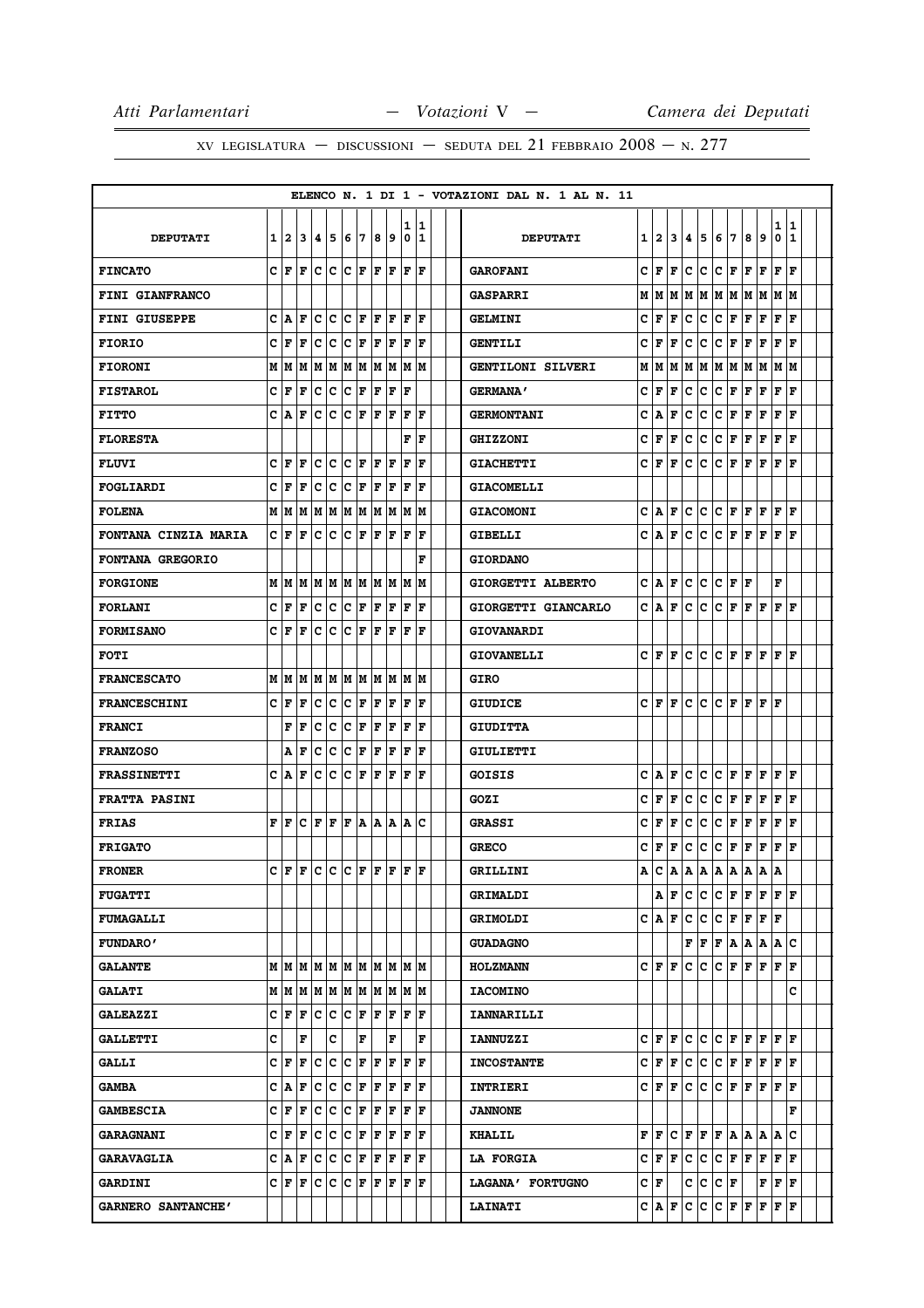|                    |   |       |                                                                                                                                                       |             |                        |                      |             |         |     |              |             |  | ELENCO N. 1 DI 1 - VOTAZIONI DAL N. 1 AL N. 11 |   |               |     |     |             |             |     |                                                                    |   |                                      |              |  |
|--------------------|---|-------|-------------------------------------------------------------------------------------------------------------------------------------------------------|-------------|------------------------|----------------------|-------------|---------|-----|--------------|-------------|--|------------------------------------------------|---|---------------|-----|-----|-------------|-------------|-----|--------------------------------------------------------------------|---|--------------------------------------|--------------|--|
|                    |   |       |                                                                                                                                                       |             |                        |                      |             |         |     | 1            | 1           |  |                                                |   |               |     |     |             |             |     |                                                                    |   | 1                                    | 1            |  |
| <b>DEPUTATI</b>    |   |       | 1 2 3 4 5                                                                                                                                             |             |                        | 6                    | 7           | 819     |     | 0            | 11          |  | <b>DEPUTATI</b>                                |   | 1 2           |     | 34  | 5           |             | 6 7 | 8                                                                  | 9 | 0                                    | $\mathbf{1}$ |  |
| LA LOGGIA          |   |       |                                                                                                                                                       |             |                        |                      |             |         |     |              | F           |  | <b>MANCUSO</b>                                 |   | CIF           | lF. | c   | C           | c           | F   | F                                                                  | F | F                                    | F            |  |
| LA MALFA           |   |       | C A F                                                                                                                                                 | c c         |                        | C F                  |             | F  F    |     | ΙF           | F           |  | <b>MANTINI</b>                                 |   |               |     |     |             |             | F   | F                                                                  | F | F                                    | c            |  |
| <b>LAMORTE</b>     |   |       |                                                                                                                                                       |             |                        |                      |             |         |     |              | F           |  | <b>MANTOVANI</b>                               | F | F             | c   | F   | F           | F           | А   | А                                                                  | А | Α                                    | c            |  |
| <b>LANDOLFI</b>    |   |       | $M$   $M$   $M$   $M$   $M$   $M$   $M$   $M$   $M$   $M$                                                                                             |             |                        |                      |             |         |     |              |             |  | <b>MARAN</b>                                   | c | F             | F   | с   | с           | c           | F   | F                                                                  |   | F                                    |              |  |
| <b>LANZILLOTTA</b> |   | мM    | lм                                                                                                                                                    |             | MM                     | M                    | M           | lм      | M   | М            | M           |  | <b>MARANTELLI</b>                              | c | F             | F   | c   | c           | c           | F   | F                                                                  | F | F                                    | F            |  |
| <b>LARATTA</b>     |   | CF    | F                                                                                                                                                     | c c         |                        | $ c _F$              |             | lF.     | F   | İΓ           | ١F          |  | <b>MARCAZZAN</b>                               | C | F             | F   | c   | с           | $\mathbf c$ | F   | F                                                                  | F | F                                    | F            |  |
| <b>LA RUSSA</b>    |   |       |                                                                                                                                                       |             |                        |                      |             |         |     |              |             |  | <b>MARCENARO</b>                               | c | F             | F   | c   | с           | с           | Г   | F                                                                  | F | FF                                   |              |  |
| <b>LATTERI</b>     |   | CF    | ١F                                                                                                                                                    |             | IC IC IC IF            |                      |             | lF.     | ١F  | ١F           | F           |  | <b>MARCHI</b>                                  | c | F             | F   | c   | c           | c           | F   | F                                                                  | F | F                                    | F            |  |
| <b>LAURINI</b>     |   |       |                                                                                                                                                       |             |                        |                      |             |         |     |              |             |  | <b>MARGIOTTA</b>                               | с | F             | F   | c   | c           | с           | F   | F                                                                  | F | FF                                   |              |  |
| <b>LAZZARI</b>     |   |       |                                                                                                                                                       |             |                        |                      |             |         |     |              | F           |  | <b>MARIANI</b>                                 | c | F             | F   | c   | с           | c           | F   | F                                                                  | F | F                                    | F            |  |
| LEDDI MAIOLA       |   | CF    | F                                                                                                                                                     |             | c c                    | C F                  |             | F F     |     | F            | ١F          |  | <b>MARINELLO</b>                               | с | F             | F   | c   | c           | c           | Г   | F                                                                  | F | F                                    |              |  |
| <b>LENNA</b>       |   | C F   | F                                                                                                                                                     | c           | c                      | с                    | F           | F       | F   | F            | ΙF          |  | <b>MARINO</b>                                  | c | F             | F   | c   | c           | c           | F   | F                                                                  | F | $_{\rm F}$ $_{\rm F}$                |              |  |
| LENZI              |   | сŀг   | İΓ                                                                                                                                                    | lc.         | $\overline{c}$         | c                    | F           | lF      | F   | ΙF           | F           |  | <b>MARONE</b>                                  | C | F             | F   | C   | c           | $\mathbf c$ | F   | F                                                                  | F | F                                    | $\mathbf F$  |  |
| <b>LEO</b>         |   |       |                                                                                                                                                       |             |                        |                      |             |         |     |              |             |  | <b>MARONI</b>                                  |   | MM            | MM  |     |             |             |     | M  M  M  M  M  M  M                                                |   |                                      |              |  |
| <b>LEONE</b>       |   | C A   | F                                                                                                                                                     | c           | ∣c                     | Ιc                   | F           | l F     | F   | F            | F           |  | <b>MARRAS</b>                                  |   |               |     |     |             |             |     |                                                                    |   |                                      |              |  |
| <b>LEONI</b>       | F | F     | c                                                                                                                                                     | F           | F                      | F                    | ۱A          | A       | A   | ۱A           |             |  | <b>MARTELLA</b>                                | c | F             | lF. | с   | c           |             | C F | F                                                                  |   | $\mathbf{F} \mathbf{F} \mathbf{F}$   |              |  |
| LETTA              |   | M   M | M                                                                                                                                                     | M           | M                      | M                    | M           | M       | M   | M            | lМ          |  | <b>MARTINELLI</b>                              | c | А             | F   | c   | с           | с           | F   | F                                                                  | F | F                                    |              |  |
| LEVI               |   |       | MMM                                                                                                                                                   |             | M  M  M  M  M  M  M  M |                      |             |         |     |              |             |  | <b>MARTINELLO</b>                              | c | F             | F   | c   | c           | c           | F   | F                                                                  |   | F F F                                |              |  |
| <b>LICANDRO</b>    |   |       |                                                                                                                                                       |             |                        |                      |             |         |     |              | c           |  | <b>MARTINO</b>                                 | C | A             | F   | c   | c           | $\mathbf c$ | F   | F                                                                  | F | F                                    | F            |  |
| LICASTRO SCARDINO  |   |       |                                                                                                                                                       |             |                        |                      |             |         |     |              | F           |  | <b>MARTUSCIELLO</b>                            | c | F             | F   | c   | c           | c           | F   | F                                                                  | F | F                                    | F            |  |
| LI CAUSI           |   |       | AF                                                                                                                                                    |             | c c                    | $ {\bf C}  {\bf F} $ |             | F       | F   | F            | ΙF          |  | <b>MASCIA</b>                                  | F | F             | c   | F   | г           | F           | A   | Α                                                                  | Α | А                                    | c            |  |
| LION               |   | м∣м   | lм                                                                                                                                                    | M           | M                      | M                    | M           | M       | M   | lм           | lм          |  | <b>MATTARELLA</b>                              | c | F             | F   | c   | c           | c           | F   | F                                                                  | F | F                                    | F            |  |
| LISI               |   |       | C A F                                                                                                                                                 | $ c c c $ F |                        |                      |             | F       | F F |              |             |  | <b>MAZZARACCHIO</b>                            | с | F             | F   | с   | c           | c           | F   | F                                                                  | F | $\mathbf{F}   \mathbf{F}$            |              |  |
| <b>LOCATELLI</b>   |   |       |                                                                                                                                                       |             |                        |                      |             |         |     |              |             |  | <b>MAZZOCCHI</b>                               | c | l F           | F   | c   | с           | с           | F   | F                                                                  | F | F                                    |              |  |
| <b>LOMAGLIO</b>    |   |       |                                                                                                                                                       |             |                        |                      |             |         |     |              |             |  | <b>MAZZONI</b>                                 |   |               |     |     |             |             |     |                                                                    |   |                                      | Α            |  |
| LOMBARDI           |   |       | $\mathbf{F} \left  \mathbf{F} \right  \mathbf{C} \left  \mathbf{F} \right  \mathbf{F} \left  \mathbf{F} \right  \mathbf{A} \left  \mathbf{A} \right $ |             |                        |                      |             |         |     |              | C           |  | <b>MELANDRI</b>                                |   |               |     |     |             |             |     | $M$   $M$   $M$   $M$   $M$   $M$   $M$   $M$   $M$   $M$          |   |                                      |              |  |
| <b>LO MONTE</b>    |   |       | F F F                                                                                                                                                 | F F         |                        |                      | C C C F F F |         |     |              |             |  | <b>MELE</b>                                    |   |               |     |     |             |             |     |                                                                    |   |                                      |              |  |
| <b>LONGHI</b>      |   |       | F F C F F                                                                                                                                             |             |                        |                      |             |         |     |              | F A A A A C |  | <b>MELLANO</b>                                 |   |               |     |     |             |             |     | $C \mid F \mid F \mid C \mid C \mid F \mid F \mid F \mid F \mid F$ |   |                                      |              |  |
| LO PRESTI          |   |       | C A F                                                                                                                                                 | c c         |                        | ∣c∶                  | F           | ΙF      | F   | $\mathbf{F}$ | F           |  | <b>MELONI</b>                                  |   | M   M   M   M |     |     |             |             |     | M  M  M  M  M  M  T                                                |   |                                      |              |  |
| <b>LOVELLI</b>     |   |       | $C \mid F \mid F \mid C \mid C \mid F \mid F \mid F \mid F \mid F$                                                                                    |             |                        |                      |             |         |     |              |             |  | <b>MENIA</b>                                   |   | C F F         |     | c   | c           | c           | c.  | $ {\bf F}\, {\bf F}\, {\bf F}\, {\bf F} $                          |   |                                      |              |  |
| <b>LUCA'</b>       |   |       | $M$   $M$   $M$   $M$   $M$   $M$   $M$   $M$   $M$   $M$                                                                                             |             |                        |                      |             |         |     |              |             |  | <b>MEREU</b>                                   |   | C F           | F   | c   | c           | c           | F   | F F                                                                |   | FF                                   |              |  |
| <b>LUCCHESE</b>    |   |       |                                                                                                                                                       |             |                        |                      |             |         |     |              |             |  | <b>MERLO GIORGIO</b>                           |   | C F F C       |     |     |             | c c         |     |                                                                    |   | ${\bf F}$ $\bf{F}$ $\bf{F}$ $\bf{F}$ |              |  |
| LULLI              |   |       | $C \mathbf{F} \mathbf{F} \mathbf{C} \mathbf{C} \mathbf{C} \mathbf{F} \mathbf{F} \mathbf{F} \mathbf{F} \mathbf{F} \mathbf{F}$                          |             |                        |                      |             |         |     |              |             |  | MERLO RICARDO ANTONIO                          |   |               |     |     |             |             |     |                                                                    |   |                                      |              |  |
| <b>LUMIA</b>       |   |       | $C F F C C C F F F F F F$                                                                                                                             |             |                        |                      |             |         |     |              |             |  | <b>MERLONI</b>                                 |   | C F F         |     | lc. | c           |             |     | C F F F F                                                          |   |                                      |              |  |
| <b>LUONGO</b>      |   |       |                                                                                                                                                       |             | C C C F F F F          |                      |             |         |     |              |             |  | <b>META</b>                                    |   |               |     |     |             |             |     | M   M   M   M   M   M   M   M   M   M                              |   |                                      |              |  |
| LUPI               |   | CF    | ١F                                                                                                                                                    |             | c c                    | IC.                  | F           | F       | F   |              | FF          |  | <b>MIGLIAVACCA</b>                             |   | C F           | F   | с   | с           | с           | F   | F                                                                  | F | FF                                   |              |  |
| <b>LUSETTI</b>     |   |       | $M$   $M$   $M$   $M$   $M$   $M$   $M$   $M$   $M$   $M$                                                                                             |             |                        |                      |             |         |     |              |             |  | MIGLIOLI                                       |   | C F F         |     | c   | $ {\bf c} $ |             |     | C F F F F F                                                        |   |                                      |              |  |
| <b>LUSSANA</b>     |   |       |                                                                                                                                                       |             |                        |                      |             |         |     |              |             |  | <b>MIGLIORE</b>                                |   |               |     |     |             |             |     | $M$   $M$   $M$   $M$   $M$   $M$   $M$   $M$   $M$   $M$          |   |                                      |              |  |
| <b>MADERLONI</b>   |   |       | $\mathbf{F} \left  \mathbf{F} \right  \mathbf{C} \left  \mathbf{F} \right  \mathbf{F} \left  \mathbf{F} \right  \mathbf{A}$                           |             |                        |                      |             | A  A  A |     |              |             |  | <b>MIGLIORI</b>                                |   |               |     |     |             |             |     |                                                                    |   |                                      |              |  |
| <b>MANCINI</b>     |   |       | C F F C C C F F F F F F                                                                                                                               |             |                        |                      |             |         |     |              |             |  | <b>MILANA</b>                                  |   |               |     |     |             |             |     |                                                                    |   |                                      |              |  |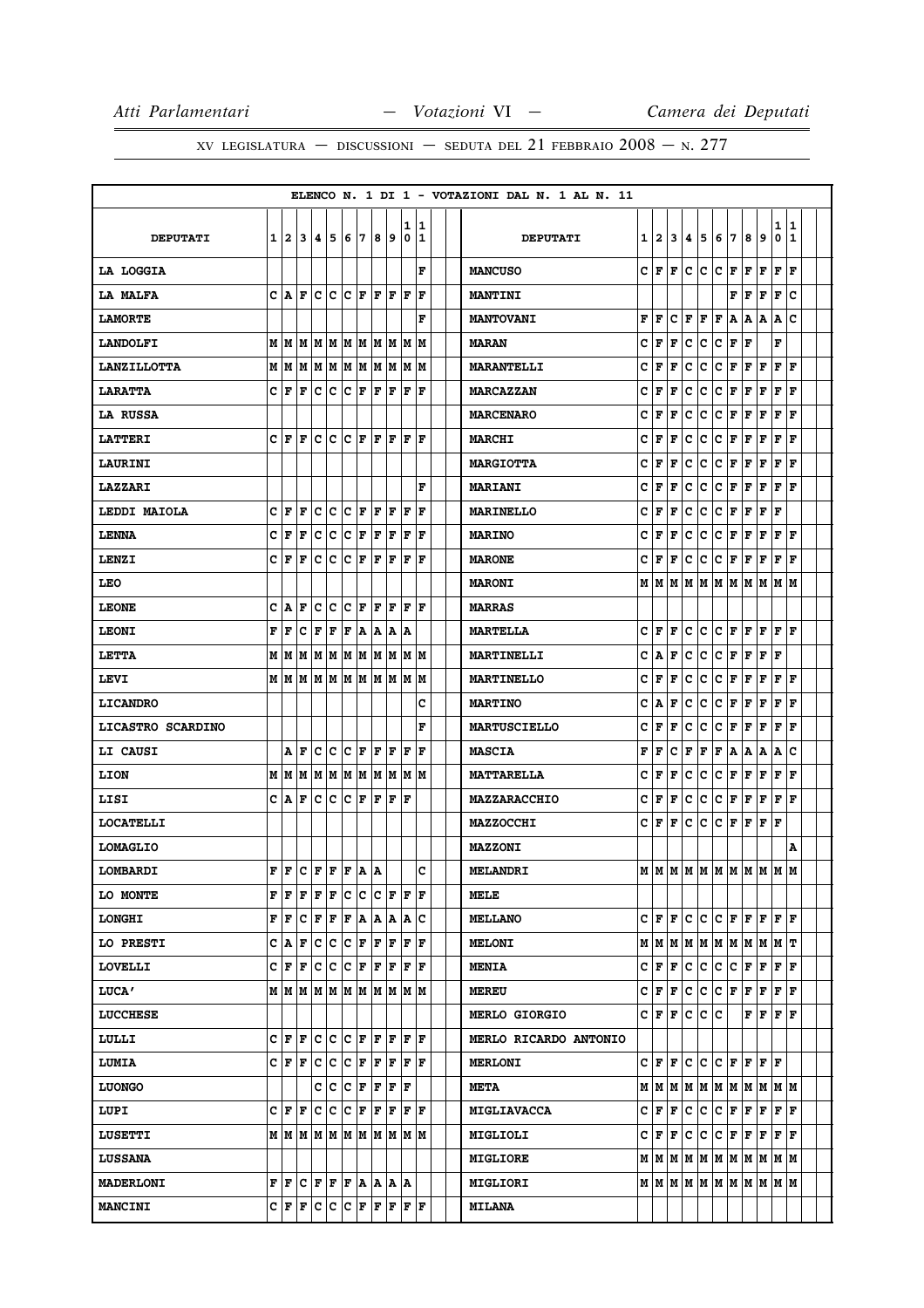|                         |   |                           |                                                                                                                                   |              |             |                                         |              |                      |                                      |        |                                                           |  | ELENCO N. 1 DI 1 - VOTAZIONI DAL N. 1 AL N. 11 |   |                             |              |       |     |             |                        |             |               |        |                   |  |
|-------------------------|---|---------------------------|-----------------------------------------------------------------------------------------------------------------------------------|--------------|-------------|-----------------------------------------|--------------|----------------------|--------------------------------------|--------|-----------------------------------------------------------|--|------------------------------------------------|---|-----------------------------|--------------|-------|-----|-------------|------------------------|-------------|---------------|--------|-------------------|--|
| <b>DEPUTATI</b>         | 1 | 12                        | 3                                                                                                                                 | 4            | 5           | 6                                       | 7            | 8                    | 9                                    | 1<br>0 | 1<br>1                                                    |  | <b>DEPUTATI</b>                                | 1 | 2                           | 3            | 4     | 5   | 6           | 7                      | 8           | 9             | 1<br>0 | 1<br>$\mathbf{1}$ |  |
| <b>MILANATO</b>         |   | C A                       | F                                                                                                                                 | c            | c           | $ C $ $\mathbf{F}$                      |              | $ {\bf F}  {\bf F} $ |                                      | ΙF     | F                                                         |  | ORLANDO ANDREA                                 | c | F                           | F            | c     | c   | c           | F                      | F           | F             | F      | F                 |  |
| <b>MINARDO</b>          |   |                           |                                                                                                                                   |              |             |                                         |              |                      |                                      |        |                                                           |  | ORLANDO LEOLUCA                                | М | M                           | M            | M     | M   | М           | lм                     | M           | M             | M      | M                 |  |
| <b>MINASSO</b>          |   |                           |                                                                                                                                   |              |             |                                         |              |                      |                                      |        |                                                           |  | <b>OSSORIO</b>                                 |   |                             |              |       | c   | c           | F                      | F           | F             | F      | F                 |  |
| MINNITI                 |   |                           | $M$   $M$   $M$   $M$   $M$   $M$   $M$   $M$   $M$   $M$                                                                         |              |             |                                         |              |                      |                                      |        |                                                           |  | <b>OTTONE</b>                                  | c | F                           | F            | c     | c   | c           | F                      | г           | F             | F      | $\mathbf F$       |  |
| <b>MISIANI</b>          | C | F                         | F                                                                                                                                 | с            | $\mathbf C$ | c                                       | F            | F                    | F                                    | F      | F                                                         |  | PAGLIARINI                                     | F | F                           | F            | F     | F   | F           | A                      | Α           | Α             | Α      | c                 |  |
| <b>MISITI</b>           |   |                           |                                                                                                                                   |              |             |                                         |              |                      |                                      |        | F                                                         |  | <b>PALMIERI</b>                                |   |                             |              |       |     |             |                        |             |               |        | F                 |  |
| <b>MISTRELLO DESTRO</b> | c | F                         | F                                                                                                                                 | c            | c           | с                                       | F            | F                    | F                                    | F      | F                                                         |  | <b>PALOMBA</b>                                 | c | F                           | F            | c     | c   | с           | F                      | F           | F             | F      | F                 |  |
| <b>MISURACA</b>         |   |                           |                                                                                                                                   |              |             |                                         |              |                      |                                      |        |                                                           |  | <b>PALUMBO</b>                                 | М | M                           | M            | M     | M   |             | M  M  M                |             | M  M  M       |        |                   |  |
| <b>MOFFA</b>            | c | ١A                        | F                                                                                                                                 | c            | c           | c                                       | ١F           | F                    | lF                                   | F      | F                                                         |  | <b>PANIZ</b>                                   | c | F                           | F            | c     | C   | c           | F                      | F           | F             | F      | F                 |  |
| <b>MONACO</b>           | c | F                         | F                                                                                                                                 | c            | c           | c                                       | F            | F                    | F                                    | F      | F                                                         |  | PAOLETTI TANGHERONI                            | c | A                           | F            | c     | c   | с           | F                      | F           | F             | F      | F                 |  |
| <b>MONDELLO</b>         |   | F                         | F                                                                                                                                 | c            |             |                                         | CF           | F                    | F                                    | F      | F                                                         |  | PAPINI                                         | c | F                           | F            | с     | c   | c           | F                      | F           | F             | F      | $\mathbf F$       |  |
| <b>MONTANI</b>          |   |                           |                                                                                                                                   |              |             |                                         |              |                      |                                      |        | F                                                         |  | <b>PARISI</b>                                  | М | М                           | М            | м     | M   | М           | M                      | М           | M             | M      | M                 |  |
| <b>MORMINO</b>          |   | CF                        | F                                                                                                                                 |              | c c         | $ {\bf C}  {\bf F} $                    |              |                      | F  F  F                              |        |                                                           |  | <b>PAROLI</b>                                  | c | Α                           | F            | с     | c   | c           | F                      | $\mathbf F$ | F             | F      | F                 |  |
| <b>MORONI</b>           |   |                           |                                                                                                                                   |              |             |                                         |              |                      |                                      |        | F                                                         |  | <b>PATARINO</b>                                | c | Α                           | F            | с     | с   | с           | F                      | F           | F             | F      | F                 |  |
| <b>MORRI</b>            | c | F                         | F                                                                                                                                 | c            | $\mathbf C$ | C F                                     |              | $ {\bf F}  {\bf F} $ |                                      | F      | F                                                         |  | PECORARO SCANIO                                |   | M   M                       | Μ            | M     | M   | M           | lм                     | M           | M             | M      | lМ                |  |
| <b>MORRONE</b>          | М | M                         | M                                                                                                                                 |              |             |                                         |              |                      |                                      |        | M  M  M  M  M  M  M  M                                    |  | <b>PECORELLA</b>                               |   |                             |              |       |     |             |                        |             |               |        |                   |  |
| <b>MOSELLA</b>          |   |                           |                                                                                                                                   |              |             |                                         |              |                      |                                      |        |                                                           |  | <b>PEDICA</b>                                  |   |                             |              |       |     |             |                        |             |               |        |                   |  |
| <b>MOTTA</b>            | c | ١F                        | F                                                                                                                                 |              | c c         | $ {\bf C}  {\bf F}  {\bf F}  {\bf F}$   |              |                      |                                      | ΙF     | F                                                         |  | PEDRINI                                        | c | F                           | F            | c     | c   | с           | lc.                    | F           | F             | F      | F                 |  |
| <b>MUNGO</b>            |   |                           |                                                                                                                                   |              |             |                                         |              |                      |                                      |        | c                                                         |  | PEDRIZZI                                       | c | А                           | F            | c     | c   | с           | F                      | F           | F             | F      | F                 |  |
| <b>MURA</b>             |   |                           | $M$   $M$   $M$   $M$   $M$   $M$   $M$   $M$   $M$   $M$                                                                         |              |             |                                         |              |                      |                                      |        |                                                           |  | PEDULLI                                        | c | F                           | F            | с     | с   | с           | F                      | F           | F             | F      | F                 |  |
| <b>MURGIA</b>           |   |                           |                                                                                                                                   |              |             |                                         |              |                      |                                      |        | F                                                         |  | <b>PEGOLO</b>                                  | F | F                           | c            | F     | F   | F           | A                      | Α           | Α             | Α      | c                 |  |
| MUSI                    | c | F                         | F                                                                                                                                 | c            | c           | C F                                     |              | $ {\bf F}  {\bf F} $ |                                      | ΙF     | l F                                                       |  | <b>PELINO</b>                                  | c | A                           | F            | c     | c   | c           | F                      | F           | F             | F      | F                 |  |
| <b>MUSSI</b>            |   |                           |                                                                                                                                   |              |             |                                         |              |                      |                                      |        |                                                           |  | <b>PELLEGRINO</b>                              | F | F                           | C            | F     | F   |             | Α                      | Α           | Α             | A      |                   |  |
| <b>NACCARATO</b>        |   | CF                        | F                                                                                                                                 | c            | c           |                                         | $C$ $ F F F$ |                      |                                      | F      | F                                                         |  | PEPE ANTONIO                                   | c | Α                           | F            | c     | с   | с           | F                      | F           | F             | F      | F                 |  |
| NAN                     |   |                           |                                                                                                                                   |              |             |                                         |              |                      |                                      |        |                                                           |  | PEPE MARIO                                     |   |                             |              |       |     |             |                        |             |               |        |                   |  |
| NANNICINI               | c | lF.                       | F C C C F F F                                                                                                                     |              |             |                                         |              |                      |                                      | ١F     | ١F                                                        |  | PERETTI                                        | c | F                           | $\mathbf{F}$ | c     | lc. | $\mathbf c$ | F                      | F           | F             | F      | F                 |  |
| <b>NAPOLETANO</b>       |   | $\mathbf{F}$ $\mathbf{F}$ |                                                                                                                                   |              |             |                                         |              |                      |                                      |        | C F F F A A A A C                                         |  | <b>PERINA</b>                                  | c |                             | F            | A     | c   |             | C F F F                |             |               |        |                   |  |
| NAPOLI ANGELA           |   |                           |                                                                                                                                   |              |             |                                         |              |                      |                                      |        |                                                           |  | <b>PERTOLDI</b>                                |   | C∣F                         | F            | c     | c.  | c           |                        |             |               |        | F                 |  |
| NAPOLI OSVALDO          |   | C F F                     |                                                                                                                                   |              | c c         |                                         |              |                      |                                      |        | C F F F F F                                               |  | <b>PERUGIA</b>                                 | F | F                           | c            | F     | F   | F           | A                      | A           | A             | A      | $\mathbf{C}$      |  |
| <b>NARDI</b>            |   |                           |                                                                                                                                   |              |             |                                         |              |                      |                                      |        |                                                           |  | <b>PESCANTE</b>                                |   |                             |              |       | c   | C F         |                        |             | F F F F       |        |                   |  |
| <b>NARDUCCI</b>         |   |                           |                                                                                                                                   |              |             |                                         |              |                      |                                      |        | C C C F F F F F                                           |  | <b>PETTINARI</b>                               |   | FF                          |              | CF    | F   | F           | A                      |             | A A A         |        |                   |  |
| <b>NERI</b>             |   |                           |                                                                                                                                   |              |             |                                         |              |                      |                                      |        |                                                           |  | PEZZELLA                                       |   |                             |              |       |     |             |                        |             |               |        |                   |  |
| <b>NESPOLI</b>          |   |                           |                                                                                                                                   |              |             |                                         |              |                      |                                      |        | F                                                         |  | PIAZZA ANGELO                                  |   |                             |              |       |     |             |                        |             |               |        |                   |  |
| <b>NICCHI</b>           |   |                           |                                                                                                                                   |              |             | F F A A A A                             |              |                      |                                      |        |                                                           |  | PIAZZA CAMILLO                                 |   | ${\bf F} \parallel {\bf F}$ |              | C A F |     |             |                        |             | A   A   A   A |        |                   |  |
| <b>NICCO</b>            |   |                           | C F F C                                                                                                                           |              |             | C C F                                   |              | F                    | F                                    |        | F F                                                       |  | <b>PICANO</b>                                  |   | C F                         | F            | lc.   | c   | $\mathbf c$ | F                      | F           | F             | lF.    | $\mathbf F$       |  |
| <b>NUCARA</b>           |   |                           |                                                                                                                                   |              |             |                                         |              |                      | ${\bf F}$ $\bf{F}$ $\bf{F}$ $\bf{F}$ |        |                                                           |  | PICCHI                                         |   |                             |              |       |     |             |                        |             |               |        | F                 |  |
| <b>OLIVA</b>            |   |                           | $M$   $M$   $M$   $M$   $M$   $M$   $M$   $M$   $M$   $M$                                                                         |              |             |                                         |              |                      |                                      |        |                                                           |  | PIGNATARO FERDINANDO . $ F F C F F F A A A A $ |   |                             |              |       |     |             |                        |             |               |        | c                 |  |
| <b>OLIVERIO</b>         |   | C F                       | F                                                                                                                                 | $\mathbf{C}$ |             | $ {\tt C}\, {\tt C}\, $ F $ {\tt F}\, $ |              |                      | F                                    |        | F F                                                       |  | <b>PIGNATARO ROCCO</b>                         |   |                             |              |       |     |             |                        |             |               |        |                   |  |
| OLIVIERI                |   |                           | $\mathbf{F}   \mathbf{F}   \mathbf{C}   \mathbf{F}   \mathbf{F}   \mathbf{F}   \mathbf{A}   \mathbf{A}   \mathbf{A}   \mathbf{C}$ |              |             |                                         |              |                      |                                      |        |                                                           |  | PILI                                           |   |                             |              |       |     |             |                        |             |               |        |                   |  |
| OPPI                    |   |                           | $C$ $F$ $F$ $C$                                                                                                                   |              |             |                                         |              |                      |                                      |        | $ {\tt C}\, {\tt C}\, $ f $ {\tt F}\, $ f $ {\tt F}\, $ f |  | PINI                                           |   | C A F                       |              |       |     |             | C  C  C  F  F  F  F  F |             |               |        |                   |  |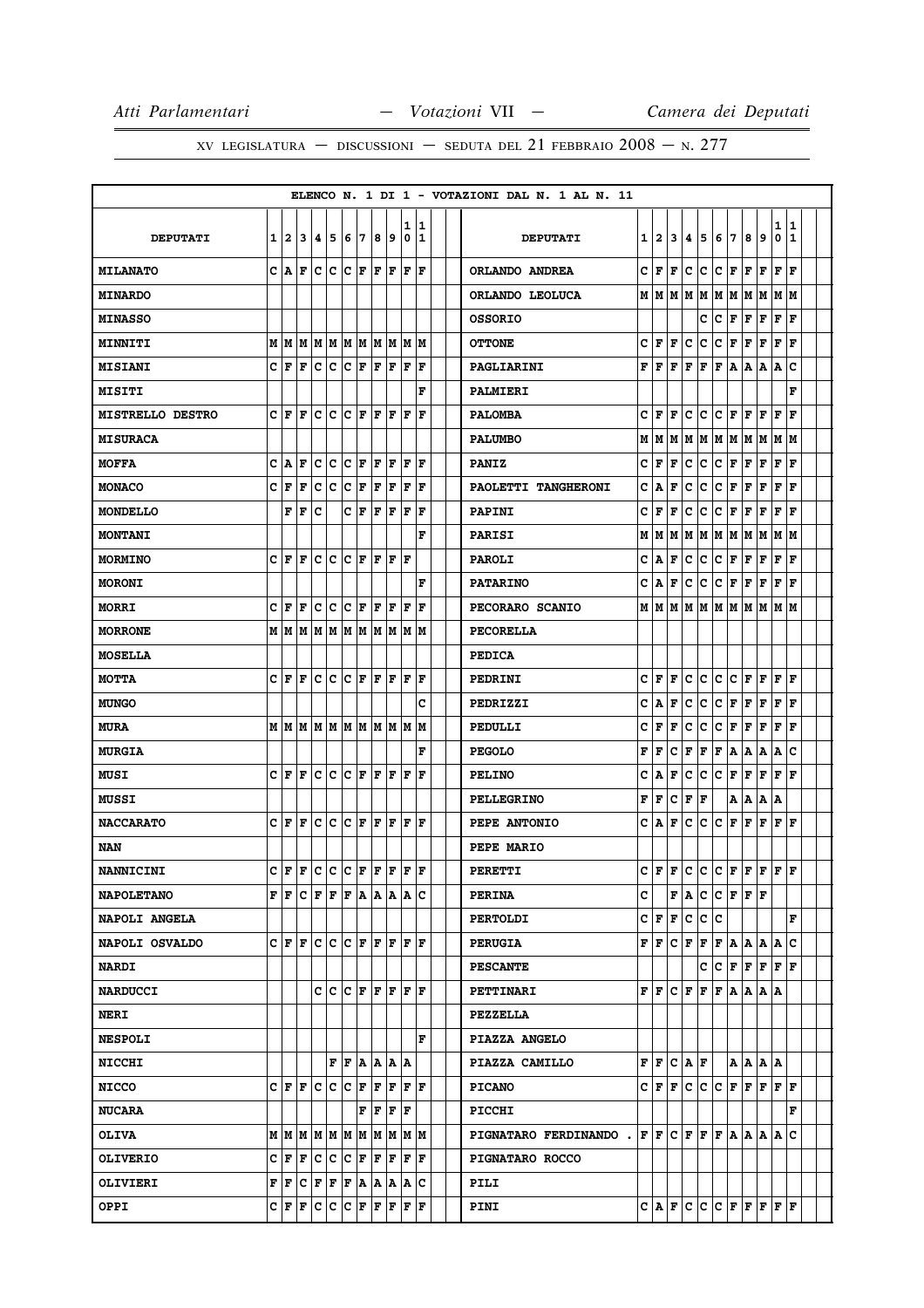|                      |         |                             |     |                                                                                                                      |    |                        |    |     |     |              |              |  | ELENCO N. 1 DI 1 - VOTAZIONI DAL N. 1 AL N. 11 |   |                |     |                     |             |              |                               |             |                       |                             |              |  |
|----------------------|---------|-----------------------------|-----|----------------------------------------------------------------------------------------------------------------------|----|------------------------|----|-----|-----|--------------|--------------|--|------------------------------------------------|---|----------------|-----|---------------------|-------------|--------------|-------------------------------|-------------|-----------------------|-----------------------------|--------------|--|
|                      |         |                             |     |                                                                                                                      |    |                        |    |     |     | 1            | 11           |  |                                                |   |                |     |                     |             |              |                               |             |                       | 1                           | $\mathbf{1}$ |  |
| <b>DEPUTATI</b>      |         | 1 2                         | 13  | 4 5                                                                                                                  |    | 16                     | 17 | 8   | 9   | $\mathbf 0$  | $\mathbf{1}$ |  | <b>DEPUTATI</b>                                | 1 | $\overline{a}$ | 3   | 4                   | 5           | 6            | 7                             | 8           | 9                     | 0                           | $\mathbf{1}$ |  |
| <b>PINOTTI</b>       |         | C F                         | F   | c c                                                                                                                  |    | $ {\bf C}\> {\bf F}\>$ |    | F F |     | F            | F            |  | <b>ROSITANI</b>                                | c | A              | F   | c                   | c           | $\mathbf{C}$ | F F                           |             | F                     | F                           | l F          |  |
| <b>PIRO</b>          | C F     |                             | F   | c c                                                                                                                  |    | c                      | F  | F   | F   | F            | ١F           |  | ROSSI LUCIANO                                  | c | F              | F   | c                   | c           | c            | A                             | F           | F                     | F                           | F            |  |
| <b>PISACANE</b>      |         |                             |     |                                                                                                                      |    |                        |    |     |     |              |              |  | ROSSI NICOLA                                   |   |                |     |                     |             |              |                               |             |                       |                             |              |  |
| <b>PISCITELLO</b>    | C F     |                             | F   | $ c c c _F$                                                                                                          |    |                        |    | F F |     | lF.          | F            |  | <b>ROSSI GASPARRINI</b>                        |   |                |     |                     |             |              |                               |             |                       |                             |              |  |
| <b>PISICCHIO</b>     |         | мM                          | M M |                                                                                                                      | M  | M                      | M  | M   | M   | M            | M            |  | <b>ROSSO</b>                                   |   |                |     |                     |             |              |                               |             |                       |                             | F            |  |
| <b>PIZZOLANTE</b>    |         |                             |     |                                                                                                                      |    |                        |    |     |     | F            | ١F           |  | <b>ROTONDO</b>                                 |   | F              | lF. | F                   | F           |              |                               |             | F A A A               | Α                           |              |  |
| <b>POLETTI</b>       |         |                             |     |                                                                                                                      |    |                        |    |     |     |              |              |  | <b>RUGGERI</b>                                 | C | F              | F   | c                   | c           | c            | F                             |             | F F F F               |                             |              |  |
| POLLASTRINI          |         |                             |     | MMMMMMMMMM                                                                                                           |    |                        |    |     |     |              | M M          |  | <b>RUGGHIA</b>                                 |   |                |     |                     |             |              |                               |             |                       |                             | F            |  |
| <b>PONZO</b>         |         |                             |     |                                                                                                                      |    |                        |    |     |     |              | F            |  | <b>RUSCONI</b>                                 |   |                |     |                     |             |              |                               | F           | F                     | F                           | F            |  |
| <b>PORCU</b>         | c       | A                           | F   | c                                                                                                                    | c  | c                      | F  | F   | F   | F            | F            |  | <b>RUSSO FRANCO</b>                            | F | F              | c   | F                   | F           | F            | А                             | А           | Α                     | Α                           | C            |  |
| <b>PORETTI</b>       | c       | F                           | F   | c c                                                                                                                  |    | $ {\boldsymbol{c}} $ F |    | F   | F   | F            | F            |  | RUSSO PAOLO                                    |   | Α              | F   | с                   | c           | C   A        |                               | F           | F                     |                             | F            |  |
| PORFIDIA             | c       | F                           | F   | с                                                                                                                    | c  | c                      | F  | F   | F   | F            | F            |  | <b>RUTA</b>                                    | c | F              | F   | c                   | с           | с            | F                             | F           | F                     | F                           | F            |  |
| <b>POTTINO</b>       |         | C A F                       |     | c c                                                                                                                  |    | lc.                    | F  | F   | F   | lF           |              |  | <b>RUTELLI</b>                                 |   | MM             |     | MM                  |             | MM           | M M                           |             | M                     | MM                          |              |  |
| <b>PRESTIGIACOMO</b> |         |                             |     |                                                                                                                      |    |                        |    |     |     |              |              |  | <b>RUVOLO</b>                                  |   |                |     |                     |             |              |                               |             |                       |                             |              |  |
| <b>PRODI</b>         |         | MMM                         |     | M M                                                                                                                  |    | M M                    |    |     | M M |              | M M          |  | <b>SAGLIA</b>                                  | c | lA.            | F   | c                   | c           | c            | F                             | F           | F                     | F                           |              |  |
| PROIETTI COSIMI      |         |                             |     |                                                                                                                      |    |                        |    |     |     |              |              |  | <b>SALERNO</b>                                 |   |                |     |                     |             |              |                               |             |                       |                             |              |  |
| <b>PROVERA</b>       | F       | F                           | c   | F                                                                                                                    | F  | F                      | ١A | A   | A   | A            | c            |  | <b>SAMPERI</b>                                 | c | F              | F   | c                   | c           | c            | F                             | F           | F                     | F                           | F            |  |
| <b>QUARTIANI</b>     | c       | F                           | F   | c c                                                                                                                  |    | c                      | F  | F   | F   | $\mathbf{F}$ | ١F           |  | <b>SANGA</b>                                   | c | F              | F   | c                   | c           | c            | F                             | F           | F                     | F F                         |              |  |
| <b>RAISI</b>         | c       | ١A                          | F   | c                                                                                                                    | c  | с                      | F  | F   | F   | $\mathbf F$  |              |  | <b>SANNA</b>                                   | с | F              | F   | с                   | с           | c            | F                             | $\mathbf F$ | F                     | F                           | F            |  |
| <b>RAITI</b>         | c       | F                           | l F | c                                                                                                                    | ∣c | c.                     | F  | F   | F   | l F          | F            |  | <b>SANTAGATA</b>                               | М | lм             | M   | M                   |             | МM           |                               |             | M  M  M  M  M         |                             |              |  |
| <b>RAMPELLI</b>      |         |                             |     |                                                                                                                      |    |                        |    |     |     |              |              |  | <b>SANTELLI</b>                                |   |                |     |                     |             |              |                               |             |                       |                             | F            |  |
| <b>RAMPI</b>         | $ c _F$ |                             | F   | c c                                                                                                                  |    | C F                    |    | F   | F   | F            | F            |  | <b>SANTORI</b>                                 |   | F              | F   | c                   | c           | c            | F                             | F           | F                     | F                           |              |  |
| <b>RANIERI</b>       |         | C F                         | F   | c c                                                                                                                  |    | $ {\bf C} $ F          |    | F   | F   | F            | ١F           |  | <b>SANZA</b>                                   |   |                |     |                     |             |              |                               |             |                       |                             | F            |  |
| <b>RAO</b>           |         |                             |     |                                                                                                                      |    |                        |    |     |     |              | F            |  | <b>SASSO</b>                                   |   |                |     |                     |             |              |                               |             |                       |                             | c            |  |
| <b>RAVETTO</b>       |         |                             |     |                                                                                                                      |    |                        |    |     |     |              |              |  | <b>SATTA</b>                                   |   |                |     |                     |             |              |                               |             |                       |                             |              |  |
| <b>RAZZI</b>         |         |                             |     | $C F A C C C F F F F F F$                                                                                            |    |                        |    |     |     |              |              |  | <b>SCAJOLA</b>                                 |   |                |     |                     |             |              |                               |             | MMMMMMMMMMMM          |                             |              |  |
| <b>REALACCI</b>      |         |                             |     | $M$   $M$   $M$   $M$   $M$   $M$   $M$   $M$   $M$   $M$                                                            |    |                        |    |     |     |              |              |  | <b>SCALIA</b>                                  |   |                |     |                     |             |              |                               |             |                       |                             |              |  |
| <b>REINA</b>         |         |                             |     | м м м м м м м м м м м                                                                                                |    |                        |    |     |     |              |              |  | <b>SCHIETROMA</b>                              |   |                |     |                     |             |              |                               |             |                       |                             |              |  |
| RICCI ANDREA         |         |                             |     |                                                                                                                      |    |                        |    |     |     |              |              |  | <b>SCHIRRU</b>                                 |   | CF             | F   | c                   | c           | $\mathbf{C}$ | $\bf F$ $\mid$                | F           | $\mathbf{F}$          | FF                          |              |  |
| RICCI MARIO          |         |                             |     | F F C F F F A A A A C                                                                                                |    |                        |    |     |     |              |              |  | <b>SCOTTO</b>                                  | F | F              |     | $ {\bf C}\, $ F $ $ | $ {\bf F} $ | F A          |                               |             | A A A                 |                             |              |  |
| <b>RICEVUTO</b>      |         |                             |     |                                                                                                                      |    |                        |    |     |     |              |              |  | <b>SERENI</b>                                  |   | C∣F            | F   | c                   | c           |              |                               |             | C F F F F F           |                             |              |  |
| <b>RIGONI</b>        |         |                             |     | $M$   $M$   $M$   $M$   $M$   $M$   $M$   $M$   $M$   $M$   $M$                                                      |    |                        |    |     |     |              |              |  | <b>SERVODIO</b>                                |   | C F F          |     | c                   | c           |              | $C$ $\mathbf{F}$ $\mathbf{F}$ |             | F                     | ${\bf F} \parallel {\bf F}$ |              |  |
| <b>RIVOLTA</b>       |         | C A F                       |     | lc.                                                                                                                  | ∣c | lc.                    | F  | F   | F   | F            | F            |  | <b>SGOBIO</b>                                  |   | F F.           | lc. | F                   | F           |              |                               |             | F A A A A             |                             | c            |  |
| <b>ROCCHI</b>        |         |                             |     | $\mathbf{F}   \mathbf{F}   \mathbf{C}   \mathbf{F}   \mathbf{F}   \mathbf{F}   \mathbf{A}   \mathbf{A}   \mathbf{A}$ |    |                        |    |     |     |              | c            |  | SILIQUINI                                      |   |                |     |                     |             |              |                               |             |                       |                             |              |  |
| <b>ROMAGNOLI</b>     |         |                             |     |                                                                                                                      |    |                        |    |     |     |              | F            |  | <b>SIMEONI</b>                                 |   |                |     |                     |             |              |                               |             |                       |                             | F            |  |
| <b>ROMANI</b>        |         |                             |     |                                                                                                                      |    |                        |    |     |     |              | F  F         |  | <b>SINISCALCHI</b>                             |   | FF             |     |                     |             |              |                               |             | C F F F A A A A       |                             | c            |  |
| <b>ROMANO</b>        |         |                             |     |                                                                                                                      |    |                        |    |     |     |              |              |  | <b>SIRCANA</b>                                 |   |                |     |                     |             |              |                               |             |                       |                             |              |  |
| <b>ROMELE</b>        |         | $C \mathbf{F}$ $\mathbf{F}$ |     | c c                                                                                                                  |    | C F                    |    | F   | F   | ١F           |              |  | <b>SMERIGLIO</b>                               |   | FF             |     | CF                  |             |              |                               |             | F F A A A A           |                             | c            |  |
| <b>RONCHI</b>        |         |                             |     |                                                                                                                      |    |                        |    |     |     |              |              |  | SOFFRITTI                                      |   |                |     |                     |             |              |                               |             |                       |                             | c            |  |
| <b>RONCONI</b>       |         |                             |     |                                                                                                                      |    |                        |    |     |     |              | F            |  | <b>SORO</b>                                    |   |                |     |                     |             |              |                               |             | м м м м м м м м м м м |                             |              |  |